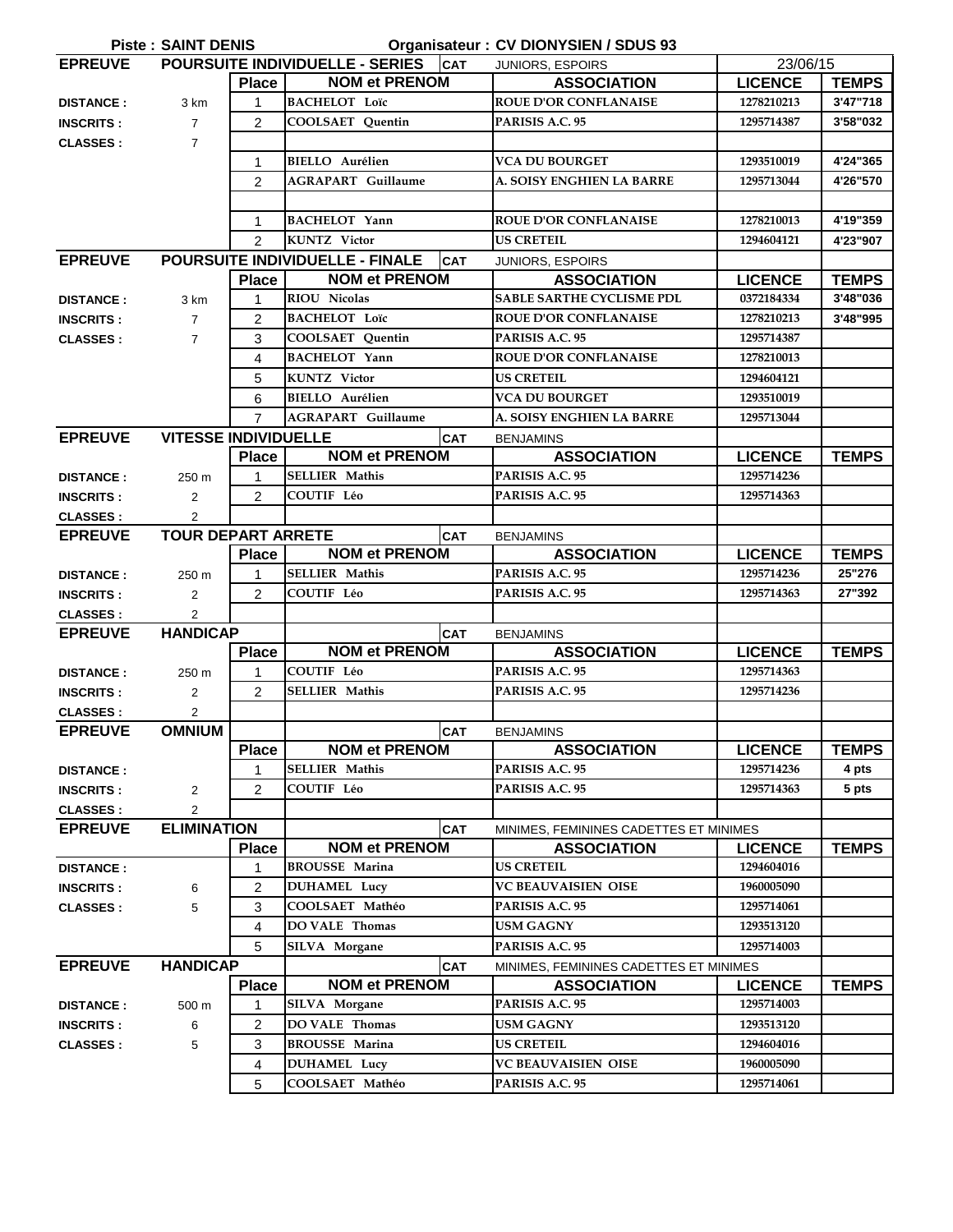| <b>EPREUVE</b>   |                                                                                        | <b>COURSE AUX POINTS</b> |                                      | <b>CAT</b><br>MINIMES, FEMININES CADETTES ET MINIMES |                                        |                |                 |
|------------------|----------------------------------------------------------------------------------------|--------------------------|--------------------------------------|------------------------------------------------------|----------------------------------------|----------------|-----------------|
|                  |                                                                                        | <b>Place</b>             | <b>NOM et PRENOM</b>                 |                                                      | <b>ASSOCIATION</b>                     | <b>LICENCE</b> | <b>TEMPS</b>    |
| <b>DISTANCE:</b> | 5 km                                                                                   | $\mathbf 1$              | <b>BROUSSE Marina</b>                |                                                      | <b>US CRETEIL</b>                      | 1294604016     | 12 pts          |
| <b>INSCRITS:</b> | 6                                                                                      | 2                        | <b>DO VALE Thomas</b>                |                                                      | <b>USM GAGNY</b>                       | 1293513120     | 5 pts           |
| <b>CLASSES:</b>  | 5                                                                                      | 3                        | COOLSAET Mathéo                      |                                                      | PARISIS A.C. 95                        | 1295714061     | 4 pts           |
|                  |                                                                                        | 4                        | <b>DUHAMEL Lucy</b>                  |                                                      | <b>VC BEAUVAISIEN OISE</b>             | 1960005090     | 3 pts           |
|                  |                                                                                        | 5                        | SILVA Morgane                        |                                                      | PARISIS A.C. 95                        | 1295714003     | 0 <sub>pt</sub> |
| <b>EPREUVE</b>   | <b>OMNIUM</b>                                                                          |                          |                                      | <b>CAT</b>                                           | MINIMES, FEMININES CADETTES ET MINIMES |                |                 |
|                  |                                                                                        | <b>Place</b>             | <b>NOM et PRENOM</b>                 |                                                      | <b>ASSOCIATION</b>                     | <b>LICENCE</b> | <b>TEMPS</b>    |
| <b>DISTANCE:</b> |                                                                                        | 1                        | <b>BROUSSE Marina</b>                |                                                      | <b>US CRETEIL</b>                      | 1294604016     | 5 pts           |
| <b>INSCRITS:</b> | 6                                                                                      | 2                        | DO VALE Thomas                       |                                                      | <b>USM GAGNY</b>                       | 1293513120     | 8 pts           |
| <b>CLASSES:</b>  | 5                                                                                      | 3                        | <b>DUHAMEL Lucy</b>                  |                                                      | <b>VC BEAUVAISIEN OISE</b>             | 1960005090     | 10 pts          |
|                  |                                                                                        | 4                        | SILVA Morgane                        |                                                      | PARISIS A.C. 95                        | 1295714003     | 11 pts          |
|                  |                                                                                        | 5                        | COOLSAET Mathéo                      |                                                      | PARISIS A.C. 95                        | 1295714061     | 11 pts          |
| <b>EPREUVE</b>   |                                                                                        |                          | <b>VITESSE INDIVIDUELLE - SERIES</b> | <b>CAT</b>                                           | <b>CADETS</b>                          |                |                 |
|                  |                                                                                        | <b>Place</b>             | <b>NOM et PRENOM</b>                 |                                                      | <b>ASSOCIATION</b>                     | <b>LICENCE</b> | <b>TEMPS</b>    |
| <b>DISTANCE:</b> | 750 m                                                                                  | 1                        | <b>BRANDEBOURGER Aurélien</b>        |                                                      | <b>ARGENTEUIL VAL DE SEINE 95</b>      | 1295708011     |                 |
| <b>INSCRITS:</b> | 12                                                                                     | $\mathcal{P}$            | <b>MAHE</b> Thomas                   |                                                      | <b>CC IGNY PALAISEAU 91</b>            | 1291305191     |                 |
| <b>CLASSES:</b>  | 12                                                                                     | 3                        | <b>BROUSSE Paul</b>                  |                                                      | <b>US CRETEIL</b>                      | 1294604035     |                 |
|                  |                                                                                        | 4                        | ALIKER Jérémie                       |                                                      | <b>US CRETEIL</b>                      | 1294604002     |                 |
|                  |                                                                                        |                          |                                      |                                                      |                                        |                |                 |
|                  |                                                                                        | $\mathbf{1}$             | <b>MALBOIS Alexis</b>                |                                                      | <b>ARGENTEUIL VAL DE SEINE 95</b>      | 1295708057     |                 |
|                  |                                                                                        | 2                        | HANSART Philéas                      |                                                      | <b>CC FORMERIE</b>                     | 1960022004     |                 |
|                  |                                                                                        | 3                        | <b>JOYEUX Klaid</b>                  |                                                      | <b>US CRETEIL</b>                      | 1294604109     |                 |
|                  |                                                                                        | 4                        | <b>SELLIER Valentin</b>              |                                                      | PARISIS A.C. 95                        | 1295714046     |                 |
|                  |                                                                                        |                          |                                      |                                                      |                                        |                |                 |
|                  |                                                                                        | 1                        | <b>BUIRETTE Gaëtan</b>               |                                                      | PARISIS A.C. 95                        | 1295714438     |                 |
|                  |                                                                                        | 2                        | <b>CARO</b> Nicolas                  |                                                      | EC VERNOUILLET V.T.                    | 1278243026     |                 |
|                  |                                                                                        | 3                        | <b>DUHAMEL</b> Frantz                |                                                      | <b>VC BEAUVAISIEN OISE</b>             | 1960005290     |                 |
|                  |                                                                                        | 4                        | DIONISIO Adam                        |                                                      | <b>US CRETEIL</b>                      | 1294604352     |                 |
|                  | <b>VITESSE INDIVIDUELLE - FINALES</b><br><b>EPREUVE</b><br><b>CAT</b><br><b>CADETS</b> |                          |                                      |                                                      |                                        |                |                 |
|                  |                                                                                        | 1                        | <b>MALBOIS Alexis</b>                |                                                      | <b>ARGENTEUIL VAL DE SEINE 95</b>      | 1295708057     |                 |
| <b>DISTANCE:</b> | 750 m                                                                                  | 2                        | <b>BRANDEBOURGER Aurélien</b>        |                                                      | <b>ARGENTEUIL VAL DE SEINE 95</b>      | 1295708011     |                 |
| <b>INSCRITS:</b> | 12                                                                                     | 3                        | <b>BUIRETTE Gaëtan</b>               |                                                      | PARISIS A.C. 95                        | 1295714438     |                 |
| <b>CLASSES:</b>  | 12                                                                                     |                          |                                      |                                                      |                                        |                |                 |
|                  |                                                                                        | 4                        | <b>MAHE</b> Thomas                   |                                                      | <b>CC IGNY PALAISEAU 91</b>            | 1291305191     |                 |
|                  |                                                                                        | 5                        | <b>HANSART Philéas</b>               |                                                      | <b>CC FORMERIE</b>                     | 1960022004     |                 |
|                  |                                                                                        | 6                        | <b>CARO</b> Nicolas                  |                                                      | <b>EC VERNOUILLET V.T.</b>             | 1278243026     |                 |
|                  |                                                                                        |                          |                                      |                                                      |                                        |                |                 |
|                  |                                                                                        | 7                        | <b>JOYEUX Klaid</b>                  |                                                      | <b>US CRETEIL</b>                      | 1294604109     |                 |
|                  |                                                                                        | 8                        | <b>DUHAMEL</b> Frantz                |                                                      | <b>VC BEAUVAISIEN OISE</b>             | 1960005290     |                 |
|                  |                                                                                        | 9                        | <b>BROUSSE Paul</b>                  |                                                      | <b>US CRETEIL</b>                      | 1294604035     |                 |
|                  |                                                                                        |                          |                                      |                                                      |                                        |                |                 |
|                  |                                                                                        | 10                       | SELLIER Valentin                     |                                                      | PARISIS A.C. 95                        | 1295714046     |                 |
|                  |                                                                                        | 11                       | DIONISIO Adam                        |                                                      | <b>US CRETEIL</b>                      | 1294604352     |                 |
|                  |                                                                                        | 12                       | ALIKER Jérémie                       |                                                      | <b>US CRETEIL</b>                      | 1294604002     |                 |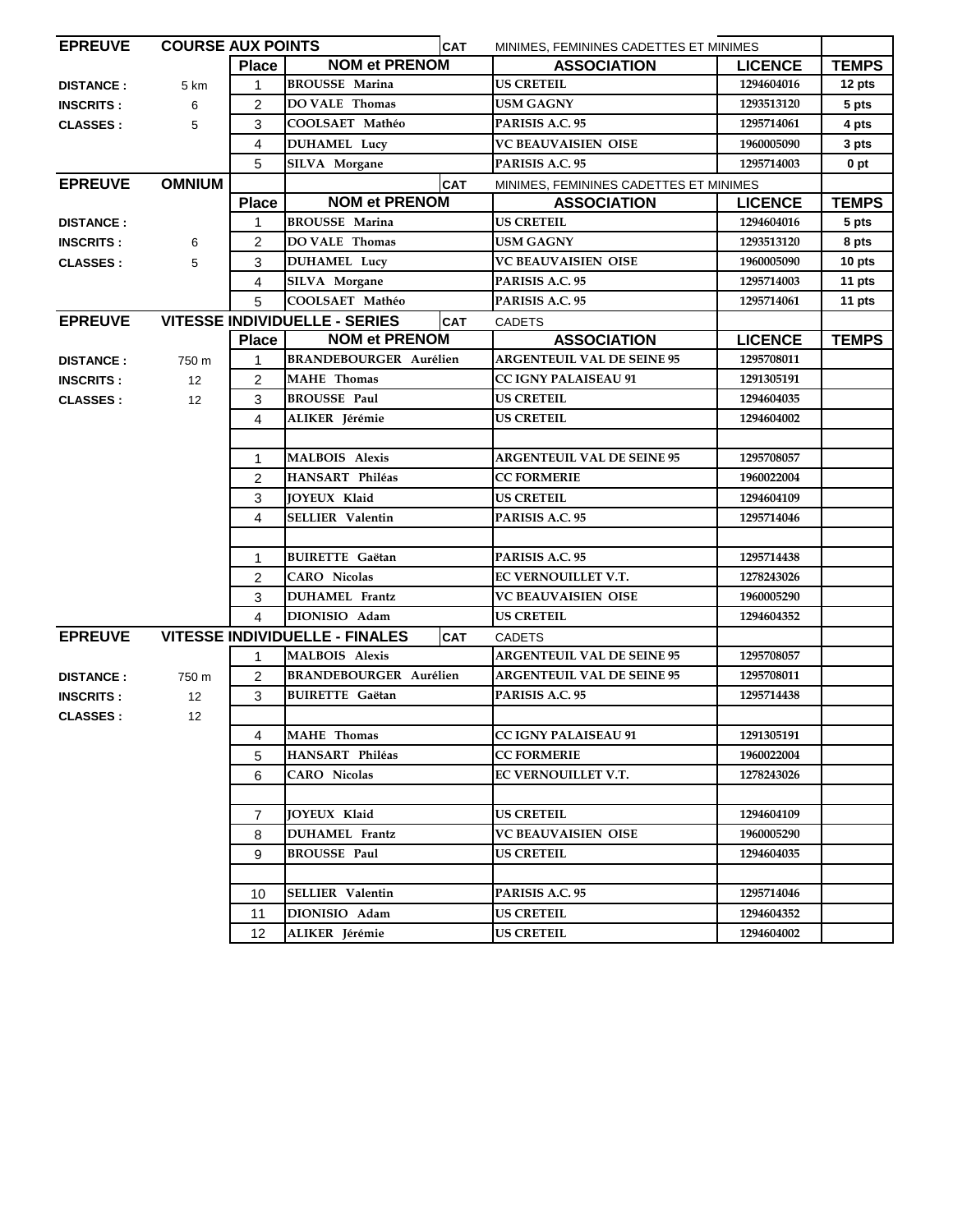| <b>EPREUVE</b>   | <b>ELIMINATION</b>       |                | <b>CAT</b>                    | <b>CADETS</b>                              |                |              |
|------------------|--------------------------|----------------|-------------------------------|--------------------------------------------|----------------|--------------|
|                  |                          | <b>Place</b>   | <b>NOM et PRENOM</b>          | <b>ASSOCIATION</b>                         | <b>LICENCE</b> | <b>TEMPS</b> |
| <b>DISTANCE:</b> |                          | 1              | <b>MALBOIS Alexis</b>         | <b>ARGENTEUIL VAL DE SEINE 95</b>          | 1295708057     |              |
| <b>INSCRITS:</b> | 12                       | $\overline{2}$ | HANSART Philéas               | <b>CC FORMERIE</b>                         | 1960022004     |              |
| <b>CLASSES:</b>  | 12                       | 3              | <b>BUIRETTE</b> Gaëtan        | PARISIS A.C. 95                            | 1295714438     |              |
|                  |                          | 4              | <b>DUHAMEL</b> Frantz         | <b>VC BEAUVAISIEN OISE</b>                 | 1960005290     |              |
|                  |                          | 5              | <b>SELLIER</b> Valentin       | PARISIS A.C. 95                            | 1295714046     |              |
|                  |                          | 6              | <b>MAHE</b> Thomas            | <b>CC IGNY PALAISEAU 91</b>                | 1291305191     |              |
|                  |                          | $\overline{7}$ | <b>BRANDEBOURGER Aurélien</b> | <b>ARGENTEUIL VAL DE SEINE 95</b>          | 1295708011     |              |
|                  |                          | 8              | ALIKER Jérémie                | <b>US CRETEIL</b>                          | 1294604002     |              |
|                  |                          | 9              | <b>CARO</b> Nicolas           | EC VERNOUILLET V.T.                        | 1278243026     |              |
|                  |                          | 10             | DIONISIO Adam                 | <b>US CRETEIL</b>                          | 1294604352     |              |
|                  |                          | 11             | <b>JOYEUX Klaid</b>           | <b>US CRETEIL</b>                          | 1294604109     |              |
|                  |                          | 12             | <b>BROUSSE Paul</b>           | <b>US CRETEIL</b>                          | 1294604035     |              |
| <b>EPREUVE</b>   | <b>COURSE AUX POINTS</b> |                | <b>CAT</b>                    | <b>CADETS</b>                              |                |              |
|                  |                          | <b>Place</b>   | <b>NOM et PRENOM</b>          | <b>ASSOCIATION</b>                         | <b>LICENCE</b> | <b>TEMPS</b> |
| <b>DISTANCE:</b> | 7,5 km                   | $\mathbf{1}$   | <b>SELLIER</b> Valentin       | PARISIS A.C. 95                            | 1295714046     | 43 pts       |
| <b>INSCRITS:</b> | 11                       | 2              | <b>BRANDEBOURGER Aurélien</b> | <b>ARGENTEUIL VAL DE SEINE 95</b>          | 1295708011     | 15 pts       |
| <b>CLASSES:</b>  | 11                       | 3              | HANSART Philéas               | <b>CC FORMERIE</b>                         | 1960022004     | 8 pts        |
|                  |                          | 4              | <b>MALBOIS Alexis</b>         | <b>ARGENTEUIL VAL DE SEINE 95</b>          | 1295708057     | 6 pts        |
|                  |                          | 5              | <b>BUIRETTE</b> Gaëtan        | PARISIS A.C. 95                            | 1295714438     | 4 pts        |
|                  |                          | 6              | <b>MAHE</b> Thomas            | <b>CC IGNY PALAISEAU 91</b>                | 1291305191     | 4 pts        |
|                  |                          | $\overline{7}$ | <b>CARO</b> Nicolas           | EC VERNOUILLET V.T.                        | 1278243026     | 3 pts        |
|                  |                          | 8              | DIONISIO Adam                 | <b>US CRETEIL</b>                          | 1294604352     | 2 pts        |
|                  |                          | 9              | <b>DUHAMEL</b> Frantz         | <b>VC BEAUVAISIEN OISE</b>                 | 1960005290     | 1 pt         |
|                  |                          | 10             | ALIKER Jérémie                | <b>US CRETEIL</b>                          | 1294604002     | 0 pt         |
|                  |                          | 11             | JOYEUX Klaid                  | <b>US CRETEIL</b>                          | 1294604109     | $-60$ pts    |
| <b>EPREUVE</b>   | <b>OMNIUM</b>            |                | <b>CAT</b>                    | <b>CADETS</b>                              |                |              |
|                  |                          | <b>Place</b>   | <b>NOM et PRENOM</b>          | <b>ASSOCIATION</b>                         | <b>LICENCE</b> | <b>TEMPS</b> |
| <b>DISTANCE:</b> |                          | 1              | <b>MALBOIS Alexis</b>         | <b>ARGENTEUIL VAL DE SEINE 95</b>          | 1295708057     | 6 pts        |
| <b>INSCRITS:</b> | 11                       | $\overline{c}$ | HANSART Philéas               | <b>CC FORMERIE</b>                         | 1960022004     | 10 pts       |
| <b>CLASSES:</b>  | 11                       | 3              | <b>BRANDEBOURGER Aurélien</b> | <b>ARGENTEUIL VAL DE SEINE 95</b>          | 1295708011     | 11 pts       |
|                  |                          | 4              | <b>BUIRETTE</b> Gaëtan        | PARISIS A.C. 95                            | 1295714438     | 11 pts       |
|                  |                          | 5              | <b>SELLIER</b> Valentin       | PARISIS A.C. 95                            | 1295714046     | 16 pts       |
|                  |                          | 6              | <b>MAHE</b> Thomas            | <b>CC IGNY PALAISEAU 91</b>                | 1291305191     | 16 pts       |
|                  |                          | $\overline{7}$ | <b>DUHAMEL</b> Frantz         | <b>VC BEAUVAISIEN OISE</b>                 | 1960005290     | 21 pts       |
|                  |                          | 8              | <b>CARO</b> Nicolas           | <b>EC VERNOUILLET V.T.</b>                 | 1278243026     | 22 pts       |
|                  |                          | 9              | JOYEUX Klaid                  | <b>US CRETEIL</b>                          | 1294604109     | 29 pts       |
|                  |                          | 10             | DIONISIO Adam                 | <b>US CRETEIL</b>                          | 1294604352     | 29 pts       |
|                  |                          | 11             | ALIKER Jérémie                | <b>US CRETEIL</b>                          | 1294604002     | 30 pts       |
| <b>EPREUVE</b>   | <b>ELIMINATION</b>       |                | <b>CAT</b>                    | SENIORS, JUNIORS, DAMES SENIORS ET JUNIORS |                |              |
|                  |                          | <b>Place</b>   | <b>NOM et PRENOM</b>          | <b>ASSOCIATION</b>                         | <b>LICENCE</b> | <b>TEMPS</b> |
| <b>DISTANCE:</b> |                          | 1              | <b>RIOU Nicolas</b>           | <b>SABLE SARTHE CYCLISME PDL</b>           | 0372184334     |              |
| <b>INSCRITS:</b> | 11                       | $\overline{2}$ | <b>LASSAUNIERE Olivier</b>    | PARISIS A.C. 95                            | 1295714016     |              |
| <b>CLASSES:</b>  | 11                       | 3              | LEPAIN Sébastien              | <b>VC GARENNOIS</b>                        | 1292407025     |              |
|                  |                          | 4              | <b>CLODY Brice</b>            | PARISIS A.C. 95                            | 1295714094     |              |
|                  |                          | 5              | <b>BIELLO</b> Aurélien        | VCA DU BOURGET                             | 1293510019     |              |
|                  |                          | 6              | PELLUET Nicolas               | <b>ROUE D'OR CONFLANAISE</b>               | 1278210208     |              |
|                  |                          | $\overline{7}$ | <b>BLANCA</b> Vincent         | PARIS CYCLISTE OLYMPIQUE                   | 1275016086     |              |
|                  |                          | 8              | <b>BACHELOT Yann</b>          | <b>ROUE D'OR CONFLANAISE</b>               | 1278210013     |              |
|                  |                          | 9              | AIECH Dylan                   | <b>US CRETEIL</b>                          | 1294604104     |              |
|                  |                          | 10             | <b>DUHAMEL Alexandre</b>      | <b>VC BEAUVAISIEN OISE</b>                 | 1960005008     |              |
|                  |                          | 11             | KODIO Vincent                 | <b>CV DIONYSIEN</b>                        | 1293506027     |              |
|                  |                          |                |                               |                                            |                |              |